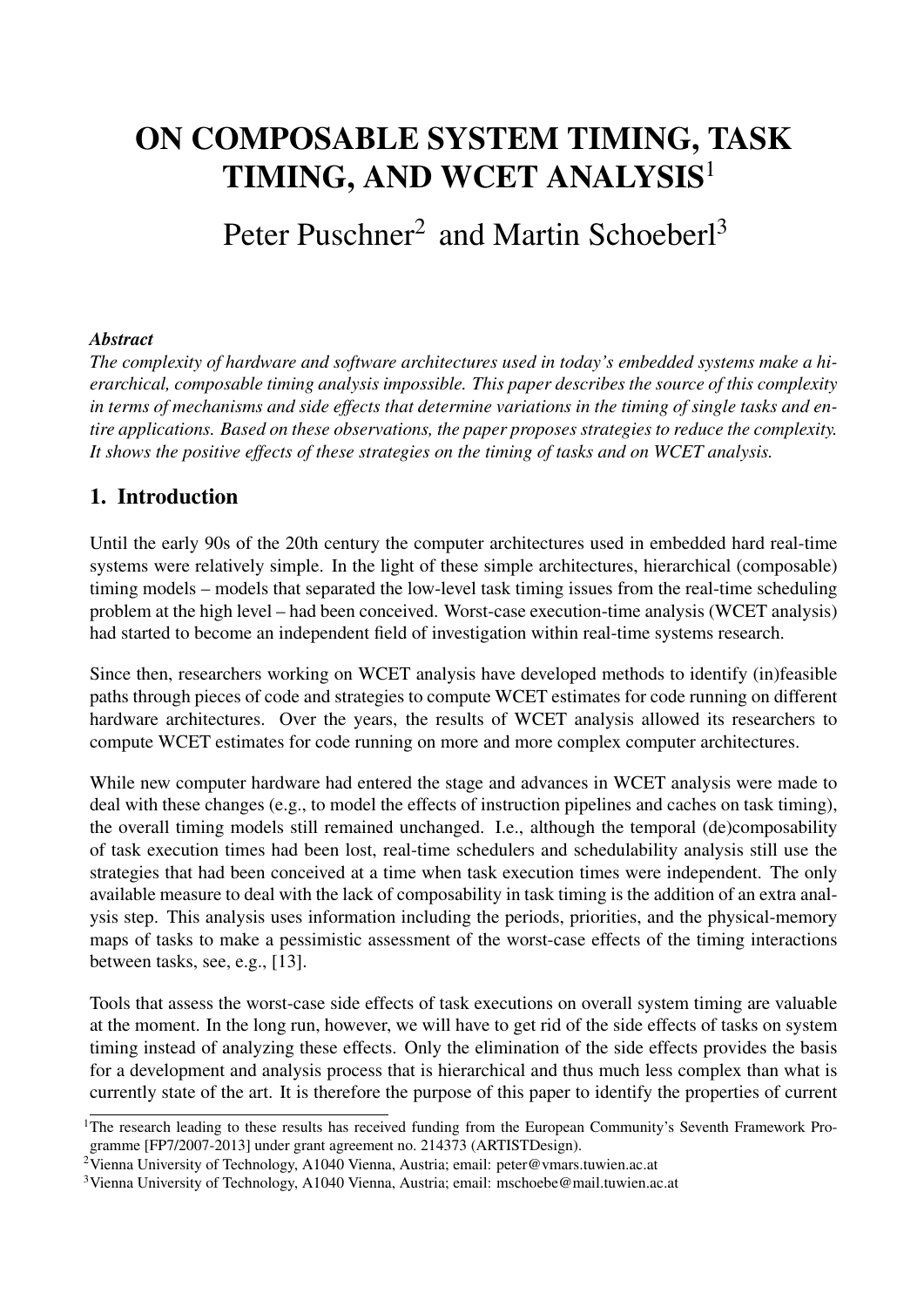task-execution models that adversely affect the decomposability of tasks and make timing analysis difficult. Based on these findings we introduce a restrictive hardware and software architecture that allows us to return to a hierarchical timing analysis of manageable complexity. The discussion will highlight the consequences of this proposal on task design, on task timing characteristics, and – as a consequence – on WCET analysis.

# 2. Hierarchic Timing Analysis

Traditionally the timing analysis of hard real-time systems, comprising the CPU-time scheduling or schedulability analysis and the worst-case execution-time analysis, is a hierarchical process. At the lower level, tasks are analyzed for their worst-case execution time (WCET). The results of this low-level analysis are used either for constructing a CPU schedule that meets the timing constraints of the application or for the purpose of schedulability analysis – the latter ensures that a task set characterized by its task parameters (including execution times) will indeed be scheduled correctly.

A hierarchic decomposition as sketched above reduces the complexity of the timing analysis and the real-time systems engineering process. According to [12], such a decomposition requires that the subsystems are nearly decomposable, i.e., *the interactions among the subsystems are weak but not negligible* [12].

# 2.1. A Model of Simple Tasks

In this work, our main interest is to investigate phenomena related to the time consumption of tasks. For this purpose we assume that all tasks are *S-tasks* [6], simple tasks that do not have any synchronization points inside. As a precondition to the execution of each task instance we assume that all inputs for the task are available. During task execution there is no I/O or other blocking. A simple task produces outputs by writing to defined locations within its local memory – the availability of the outputs is part of the postcondition of each task execution. Outputs are read and further processed (copied or transmitted in a message) by the operating system after the completion of the task.

For the sake of simplicity we assume that tasks are *stateless*, i.e., they do not preserve any data values between invocations. Note that tasks that need a state can be converted to stateless tasks by making their state an input/output variable. Each instance of such a converted task reads this input/output variable after its start and writes its contents back as an output before it terminates. So the next instance can read in the "state" again, and so on.

The interface between a task and its environment (the other tasks and the physical world) is characterized by its control properties, temporal constraints, the functional intent and its data properties [6]. Tasks communicate with the environment with the help of the operating system, that reads resp. writes the interface (input/output) variables of the tasks. One can observe that the interactions between the tasks of a computer system influence the execution times of the tasks. Some interactions (e.g., the exchange of data) are due to phenomena that are observable parts of the task interface. Other interactions (e.g., the modification of the contents of a shared cache which, in turn, influences the execution time of other tasks) cannot be traced back to the task interface. The latter are called side effects.

During the execution of a task instance, the values of the interface variables of the task are not defined. Therefore it is not safe to access these variables from outside the task while the task is in progress. The termination of the task commits the outputs. The outputs can then be propagated and processed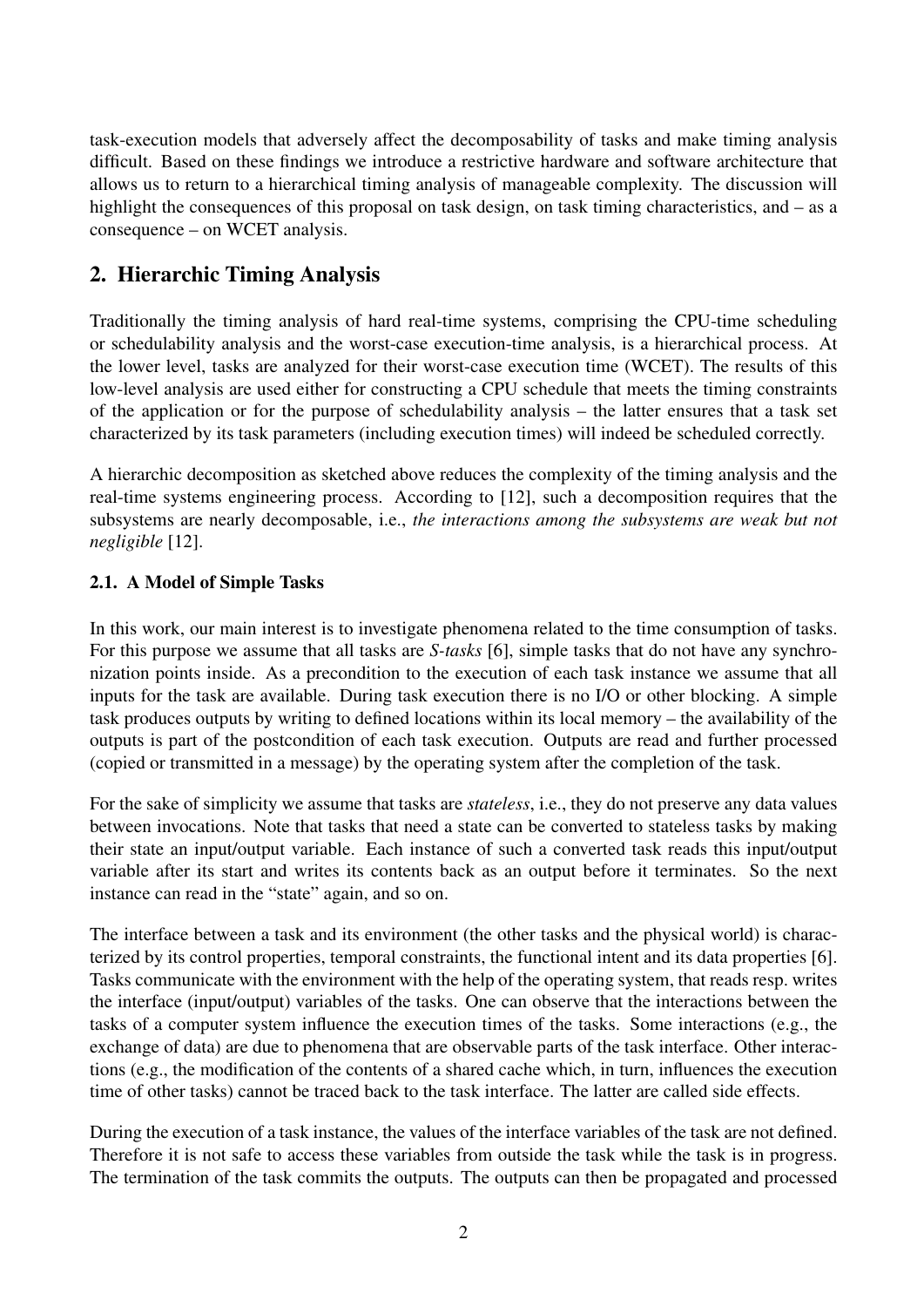by the task environment.

## 2.2. Simple and Complex Computer Architectures

In *simple computer architectures* [6], the timing of each instruction can be determined locally, from the knowledge of the instruction, the operands of the instruction, and a small execution context of the instruction (often consisting only of the instruction itself). In these architectures, the execution of an instruction can influence the execution time of another instruction in another task only via the explicit change of values in a data memory that it shares with one or more other tasks. There are, however, no implicit effects (side effects) of task behaviour on the execution times of other tasks. This way we have clearly defined interactions between subsystems (tasks) that can be taken into account by the scheduler, resp. schedulability analysis at the system level. Timing interactions between tasks are limited to the effects of the data exchanged at the interfaces of the tasks.

In *complex computer architectures* the interactions between the different subsystems (tasks) are in general not weak. This is because interactions are no longer restricted to a limited amount of explicit timing dependencies that are caused by data sharing (including access to physically shared memory as well as message communication) via the interfaces of the tasks. These architectures are characterized by a number of additional timing effects due to the competition in the reservation of and access to scarce, shared system resources. Depending on the particular computer system architecture shared resources include pipelines for processing instructions and loading data, instruction and data cache memories, and fast on-processor caches or registers for speculative branch and trace prediction. Besides these mechanisms, the sharing of buses and memories for instructions and data among the processors of chip-multiprocessing systems adds another source for temporal side effects between tasks.

Because complex computer architectures are more and more used in embedded real-time systems, we have to be aware of these implicit side effects that influence execution times. We have to identify and analyze these interactions, and we have to investigate into appropriate ways of eliminating the hidden side effects, thus avoiding that the reasoning about the temporal properties of real-time systems becomes unmanageably complex.

# 3. Interactions of Task Timing

In the following we investigate the timing interactions between tasks in more detail. We describe both the reasons for the interactions and the resulting phenomena that can be observed.

# 3.1. Task Interactions in Simple Architectures

In general the execution times of simple tasks vary. Such variations are due to effects of differences in the inputs that are passed to the task via its interface.

*Variable, data-dependent execution times of CPU instructions:* A number of processors implement (part of) the CPU instructions in micro code where more complex instructions execute repetitive steps over a number of CPU clock cycles. In some cases the number of steps depends on the actual operands which leads to execution-time variations (e.g., shift, multiply, and division).

Consequences for task timing analysis: If the operands of instructions with data-dependent timing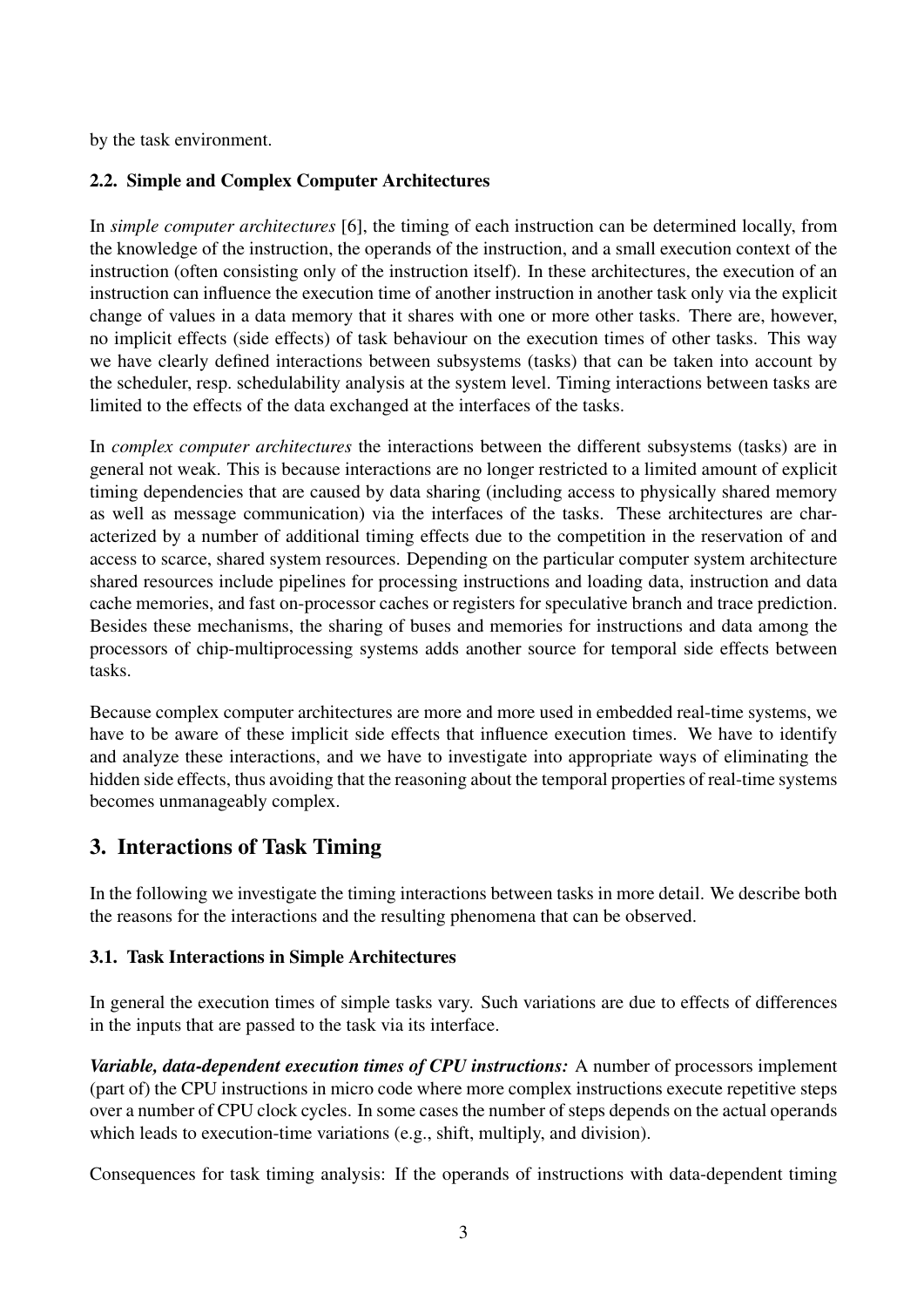are not exactly known at analysis time, static analysis has to use pessimistic abstractions instead. In measurement-based analyses, variable instruction timing in general increases the number of different execution-time combinations of instructions that have to be compared in search for the worst case. Roughly, every instruction with k different execution times increases the number of different scenarios by a factor  $k$ . To deal with this increase in complexity, one either needs to use knowledge about the instruction behaviour when generating input data for measurements or, alternatively, increase the number of test cases significantly to obtain results of sufficient quality.

**Different execution paths:** In numerous algorithms the conditions of conditional branches that determine the actual instructions executed during an execution directly or indirectly depend on the task inputs. Upon execution, differences in inputs result in different test results in conditionals which, in turn, produce different execution traces or paths, and thus possibly different execution times.

Consequences for task timing analysis: As every conditional branch essentially doubles the number of possible execution paths – an effect that multiply occurs in loops – the number of possible execution paths of a task is usually too high to analyze the timing of all possible paths one by one. As a consequence, static timing analysis uses pessimistic abstractions which, in turn, can lead to overestimations in the result of WCET analysis.

## 3.2. Task Interactions in Complex Architectures

In addition to the above-mentioned explicit timing interactions between tasks, the following mechanisms of complex computer architectures give rise to temporal side effects.

*Intra-task effects on hardware state:* Let us at this point consider a single periodic task that is perfectly shielded from external side effects. Still, the different instances of this task, operating on different inputs, may execute on different paths. This leaves the hardware of the computer system (e.g., the instruction cache, branch prediction buffers, etc.) in different states when the task completes. As the hardware state at termination equals the start state of the next instance of the tasks, each execution of a task influences the timing of subsequent instances of the task. Depending on whether the hardware state evolves monotonously and converges to a fixed point after a certain number of executions or not (as in the case of conditional cache conflicts within single task instances), the state effects on execution times may stabilize or not.

Effects on task timing: One observes variations in execution time due to different hardware states at the task start. In particular the first instance of a task cannot benefit from state changes (e.g., the loading of cache lines) of previous executions, thus usually consuming much more time than followup instances. Depending on whether there are conflicting state effects within task instances, timing effects between instances may disappear after the state has reached its fixed point or not. Even if a such a fixed point exists, the number of executions needed to reach the fixed point is in general unknown.

Consequences for task timing analysis: Which starting state should be assumed? What is the "worstcase starting state", i.e., the starting state from which an execution of maximum duration starts? Do we really want to consider the worst-case starting state in the execution time analysis given that the cost for building up the state in the first instance of a task is usually much higher than the statedependent cost of successive executions, or shall we discern between the first/first  $N$  – what  $N$ ? – and all other executions that follow?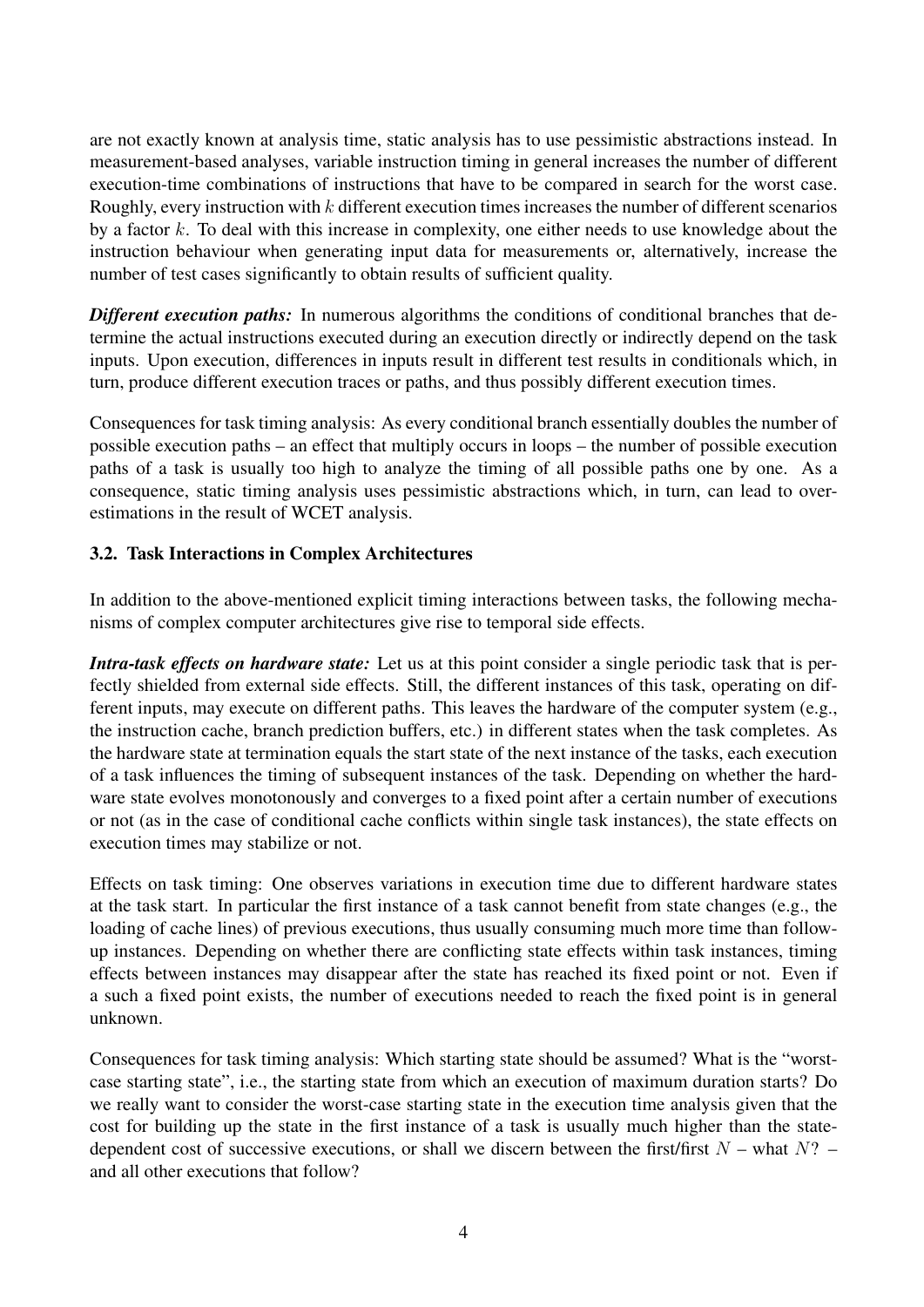In static WCET analysis, the pessimistic approximation of possible start states leads to pessimism in the computed WCET bounds. In measurement-based analyses, intra-task state effects increase the space of parameters that are relevant for execution times, which has a negative effect on the percentage of possible situations that can be assessed with a given set of resources.

*External hardware state modifications* between invocations *(no preemption):* So far we assumed that the hardware state of a task is not modified between successive executions. In real-world scenarios, however, other tasks and operating system activities alter the state left by the task, and thus the starting state of further instances.

Effects on task timing: The effects on timing are not limited to the intra-task effects mentioned above. Although state changes from prior executions of the task may still be effective, other tasks and operating system activities interfere with the task state, i.e., there are task-external influences on the task execution times as well.

Consequences for timing analysis: As above, there is the question about which start states are relevant for WCET analysis, resp. which abstractions should be used for the analysis. In contrast to the previous discussion, timing effects are not local to the task, however. Therefore, besides the WCET analysis one needs some extra, global analysis to account for task interferences between task executions and their effects on the overall timing of the real-time computer system. A question in this context is: What are useful abstractions for each of these analysis steps in order to achieve a clean separation between WCET analysis and the timing analysis that accounts for the interferences?

*External modification of state* during execution *(preemption):* In systems with preemptive scheduling, the situation gets even more complex as preemptions may have almost arbitrary effects on a the state of a task during its execution.

Effects on task timing: The effects of preemptions on the state of a task depend on a number of factors, e.g., the number of preemptions, the state of the task at preemption time, the state modifications performed by the preempting code.

Consequences for timing analysis: As above, in addition possible interferences during task preemptions have to be considered, which again adds complexity/pessimism to the analysis. A simple hierarchical timing analysis that decomposes into a low level WCET analysis and a high-level scheduling or schedulability analysis is beyond reach because of the strong interactions between the two levels.

*Dynamic state-sensitive resource allocation and scheduling:* Actual out-of-order processors perform speculative execution even over predicted branches where the branch outcome is not yet known. As a consequence around 100 instructions<sup>2</sup> can be in the pipeline on the fly between instruction fetch and instruction retirement.

Effects on task timing: The execution time of a single instruction depends on a very large execution history. Assuming a flushed pipeline on a basic block start is not an option anymore.

Consequences for timing analysis: Modeling the state of about 100 instructions per clock cycle and the speculative execution will result in a state space explosion. The situation can get worse in the

 $2\overline{On}$  a Pentium 4 the minimum latency of an instruction between fetch and retire is 31 clock cycles and up to 3 instructions can be fetched each cycle [1]. Register renaming restricts the number of micro operation in execution to 128.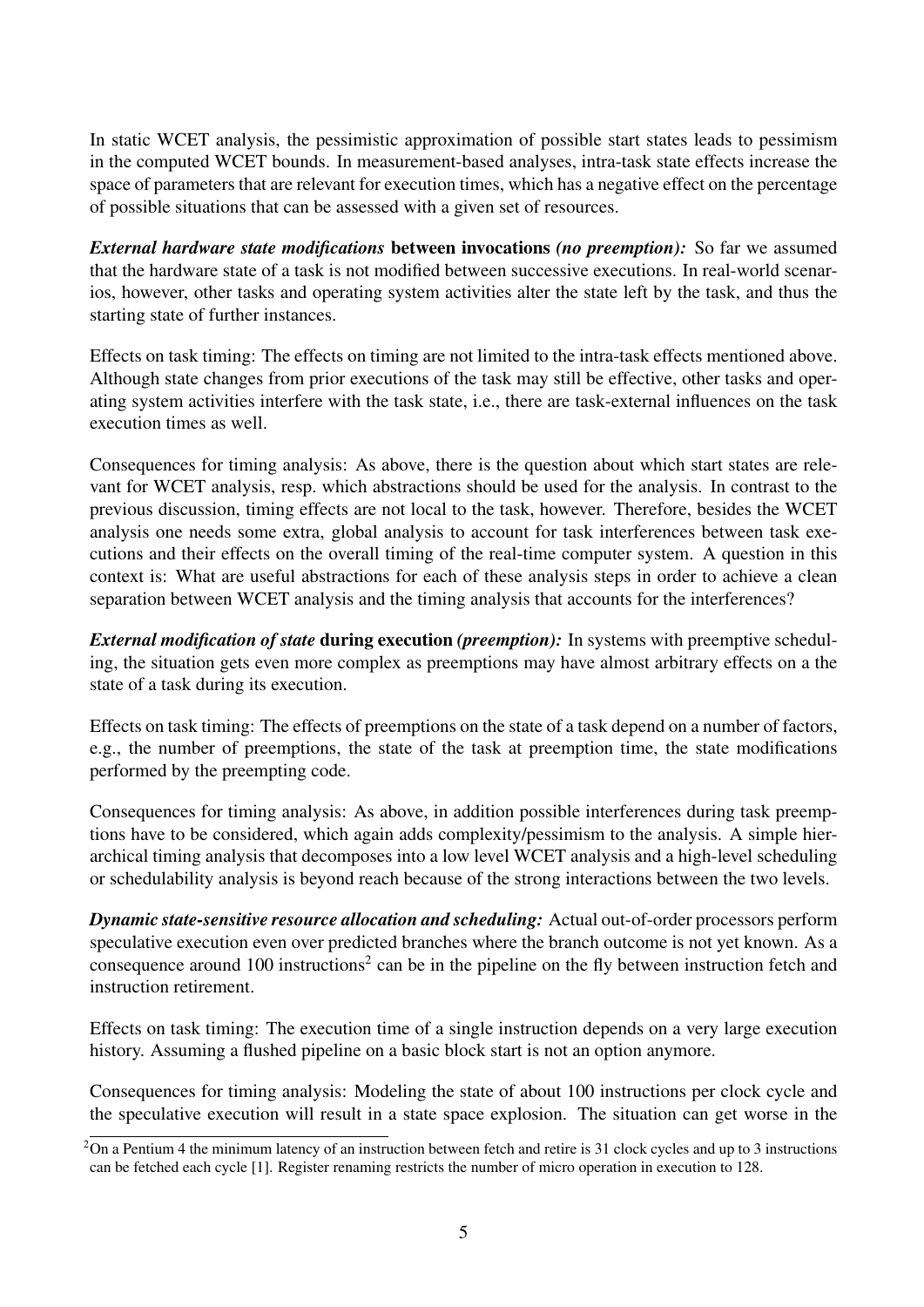presence of so-called timing anomalies, i.e., when the dynamic scheduling of instructions can lead to non-monotonic timing relationships between instruction sequences and the constituents (parts) of these sequences. The latter poses a major obstacle to a safe compositional timing analysis.

#### 3.3. Task Interactions in Chip-Multiprocessors

Due to the ever increasing transistor budget [8] for a chip several functions (or IP cores) can now be integrated into a single chip. This integration is often referred to as System-on-a-Chip (SoC). SoC is categorized into two types:

- Heterogenous multiprocessors contain a number of different IP cores (e.g., general purpose processor, DSP co-processors, small memory units) on a single chip. The cores are connected either by point-to-point links or by a network on chip (NoC). Those systems are called multi-processor SoC (MPSoC).
- Homogenous multiprocessors contain several identical processors with some on-chip memory. Those systems are also referred as chip multiprocessors (CMP).

Both architectures are common in embedded systems. Due to the power wall [1] CMP systems are now also state-of-the-art in desktop and server processors. In this paper we consider CMP systems and the impact of the shared memory on the timing analysis. Three, quite different CMP architectures are state-of-the-art: (1) multicore versions of super-scalar architectures (Intel/AMD), (2) multicore chips with simple RISC processors (Sun Niagara), and (3) the CELL architecture.

Most cores for CMP allow fine-grain multithreading within a single core. Multithreading in a core can hide latencies due to cache misses. With simultaneous multithreading (SMT) more than one thread can execute in a single pipeline stage when enough functional units are available. Multithreading increases throughput for server type workloads due to higher processing resource utilization; the individual task execution time increases.

*Complex processor CMP:* Mainstream desktop processors from Intel and AMD include two or four out-of-order executing processors. Those processors are just replications of the original, complex cores that share a 2nd level cache and the memory bus. Cache coherence protocols on the chip keep the level 1 caches coherent and consistent. Furthermore, those cores also support SMT, sometimes also called hyper-threading.

*RISC based CMP*: Sun took a completely different approach with their Niagara T1 [5] by abandoning the super-scalar architecture that tries to extract instruction level parallelism (ILP) from sequential code. Eight simple cores implement fine-grain multithreading to support thread level parallelism often found in server workloads. Each core consists of a simple six-stage, single-issue pipeline similar to the original five-stage RISC pipeline. The additional pipeline stage adds fine-grained multithreading. Four threads are supported on each core that are scheduled in round-robin fashion. With 8 cores the Niagara can execute 32 independent threads of execution. When a thread stalls due to a cache miss or a load-use dependency it is skipped in the schedule. The first version of the chip contains just a single FPU that is shared by all 8 processors.

*Local memory based CMP:* The Cell multiprocessor [2, 3, 4] takes an approach similar to a distributed memory multiprocessor. The Cell contains, beside a PowerPC microprocessor, 8 synergistic proces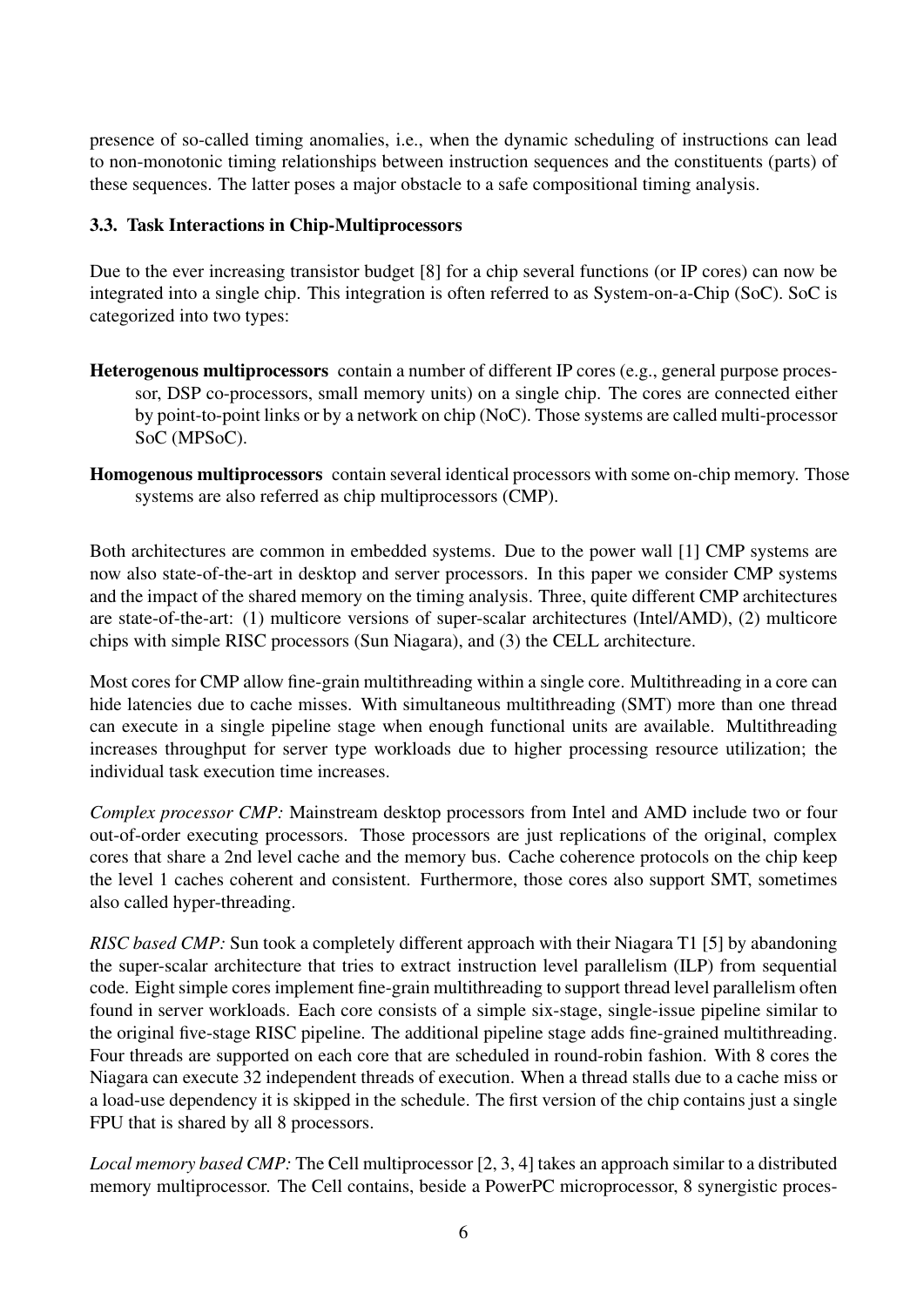sors (SP). The SPs contain 256 KB on-chip memory instead of a cache. The PowerPC, the 8 SP, and the memory interface are connected via a 4 ring network. Communication between the cores in the network has to be setup explicitly. All memory management, e.g. transfer between SPs or between on-chip memory and main memory, is under program control, resulting in a new programming model.

*Simultaneous multithreading:* The tight coupling of the CMP cores introduces several timing interactions that are hard to predict. The simplest form of multiprocessing within a single pipeline is introduced by fine-grain or simultaneous multithreading. The hardware managed threads of execution interact in a very fine grain manner: each stall in one thread influences the execution time of the other threads. The best WCET estimates we can provide for hardware multithreading is the same time as executing those threads serially on the same pipeline.

*Keeping caches coherent and consistent:* Cache coherence protocols (bus snooping or directory based) enforce a coherent and consistent view of the main memory. These protocols exchange the cache information between all cores on each memory access and introduce a high variability of the cache access time even when the access is a cache hit.

*Shared caches and memory:* Probably the main source of timing interaction comes from the shared 2nd (and probably 3rd) level of cache and the shared main memory. The shared memory provides an easy-to-use programming model at the cost of unpredictable access time to the data. With global multiprocessor scheduling a task can migrate from one core to another – even within a single period of execution. A migrated tasks completely looses its L1 cache state.

# 4. Avoiding Unwanted Interactions

We have seen that a number of factors contribute to variations in task execution times. Some of the effects are malign as they are not local to a single task execution but invalidate the hardware state that other tasks or other instances of the same task have built up. These interactions cause side effects that obstruct a hierarchical timing analysis.

In this section we propose some ways to eliminate these interactions. The central idea is to protect the time-relevant state of a task from dynamic changes that make it unpredictable. To this end, we aim at the spatial separation of tasks and we replace dynamic run-time decisions by unalterable, pre-planned control mechanisms where all decisions have been taken offline, at implementation time. In detail, our solution builds on the following mechanisms:

- The use of single-path code in all tasks,
- The execution of a single task/thread per core,
- The use of simple in-order pipelines, and
- Statically scheduled access to shared memory in CMPs.

#### 4.1. Use of Single-Path Code

When considering simple architectures, we think that data-dependent instruction execution times can be eliminated easily. In fact there are a number of processors with constant instruction execution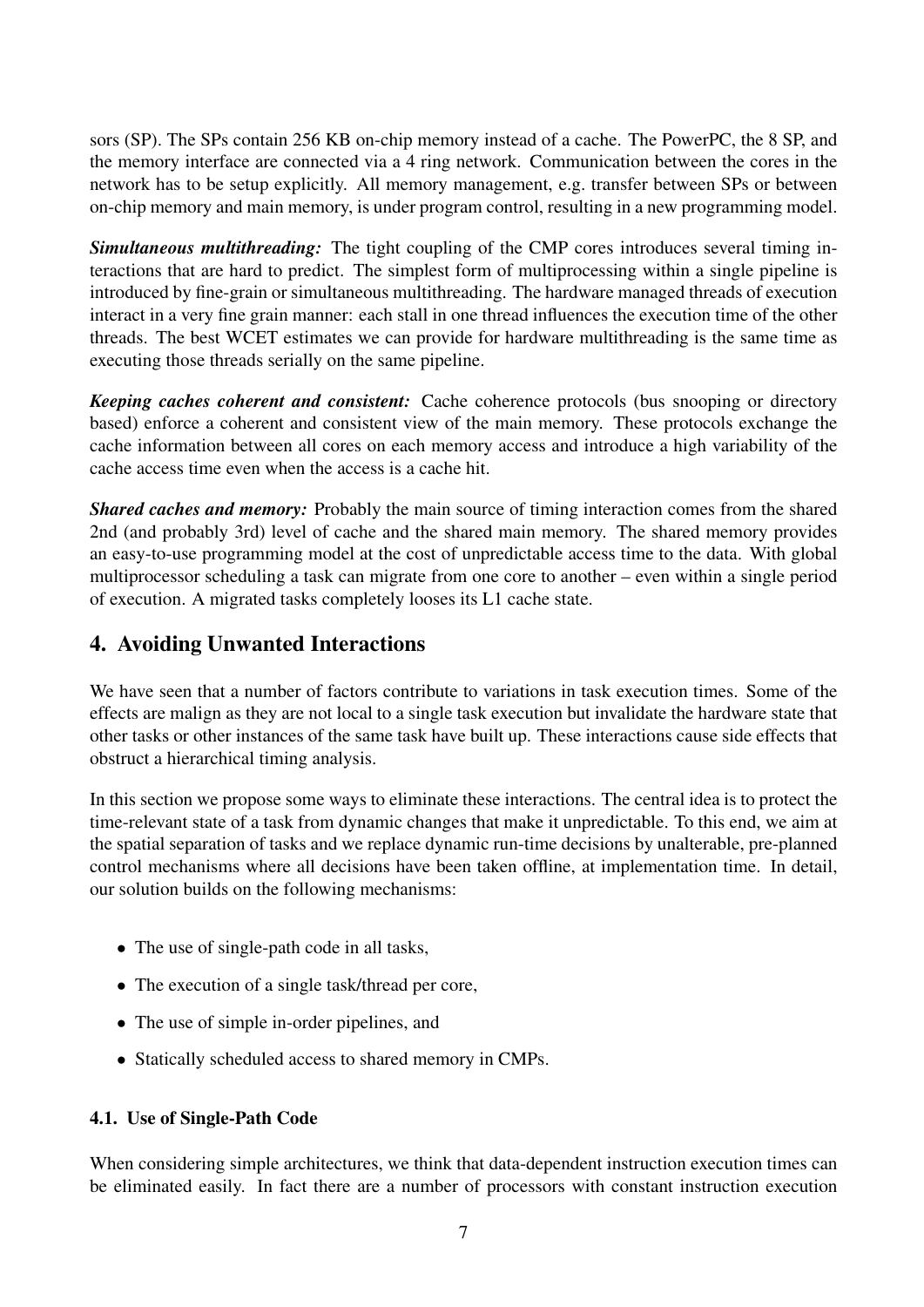times around. Timing variations due to the execution of different execution paths and the intra-task effects on the hardware state that occur in complex architectures can be eliminated by transforming the code into so-called single-path code [10]. In the single-path transformation [9], all control dependencies in the code are removed. Instead, the input-dependent conditionals are replaced by predicated instructions that have invariable execution times.

Effects on task timing: As single-path code always executes the same trace, there are no executiontime variations due to multiple paths in simple architectures. For single-path task implementations, execution-time variations due to intra-task timing effects are restricted to the warm-up phase of the task. As all executions of a task run the same trace the hardware state stabilizes after a limited number of executions. After this fixed point has been reached, the timing of the task remains constant. To avoid that the single-path conversion yields code with very poor performance, we suggest the use of *WCET-oriented* programming strategies and algorithms [?].

Consequences for timing analysis: The timing analysis of single-path tasks is trivial. On simple architectures it is sufficient to measure the execution of a single task instance, with any input data, to obtain the (single) execution time of the task. For the complex architectures, the execution time of isolated tasks can be measured after a limited number of executions, once the hardware state has stabilized at its fixed point.

## 4.2. Execution of a Single Task per Core

Both types of external modifications (inter-task effects) of the hardware state of a task – those occurring between invocations and those due to preemptions – can only be eliminated by protecting the hardware state against influences from other tasks. One way to achieve this is saving and restoring the state whenever a task completes or a task gets preempted. As the administrative overhead for this state management seems to be pretty high, we propose a more rigorous shielding of tasks that benefits from the current trends in hardware development – assigning each task/thread to a dedicated core of a chip multiprocessor. As the used simple tasks do not access shared data during their execution, each processor builds up its own private state and a spatial separation of the timing relevant state of the tasks is achieved. The timing impact of accesses to shared data for the purpose of communication and I/O (as performed by the operating system) does, of course, need special consideration. The latter will be discussed below (see Section 4.4).

Effects on task timing and timing analysis: Assigning each task to a dedicated processor core eliminates all of the mentioned inter-task timing effects. This way, task timing analysis only has to consider task-internal effects on the state. This, in turn, can reduce the state space of the execution-time anaysis significantly, thus yielding tighter (static analysis) or safer (measurement-based analysis) results of WCET analysis. In addition to simplifying the task timing analysis, the elimination of task interactions reduces the side effects on task timing, thus allowing for a better composibility in the overall timing-analysis process.

#### 4.3. Simple in-order CMP Pipelines

Extracting ILP from sequential code in one task with speculating out-of-order pipelines consume a lot of resources and is hard to analyze. For time predictable systems the transistor budget for future CMPs is better spent by replication of simple RISC pipelines. The additional available cores can be utilized to shield individual tasks as proposed in the former section. We assume local data and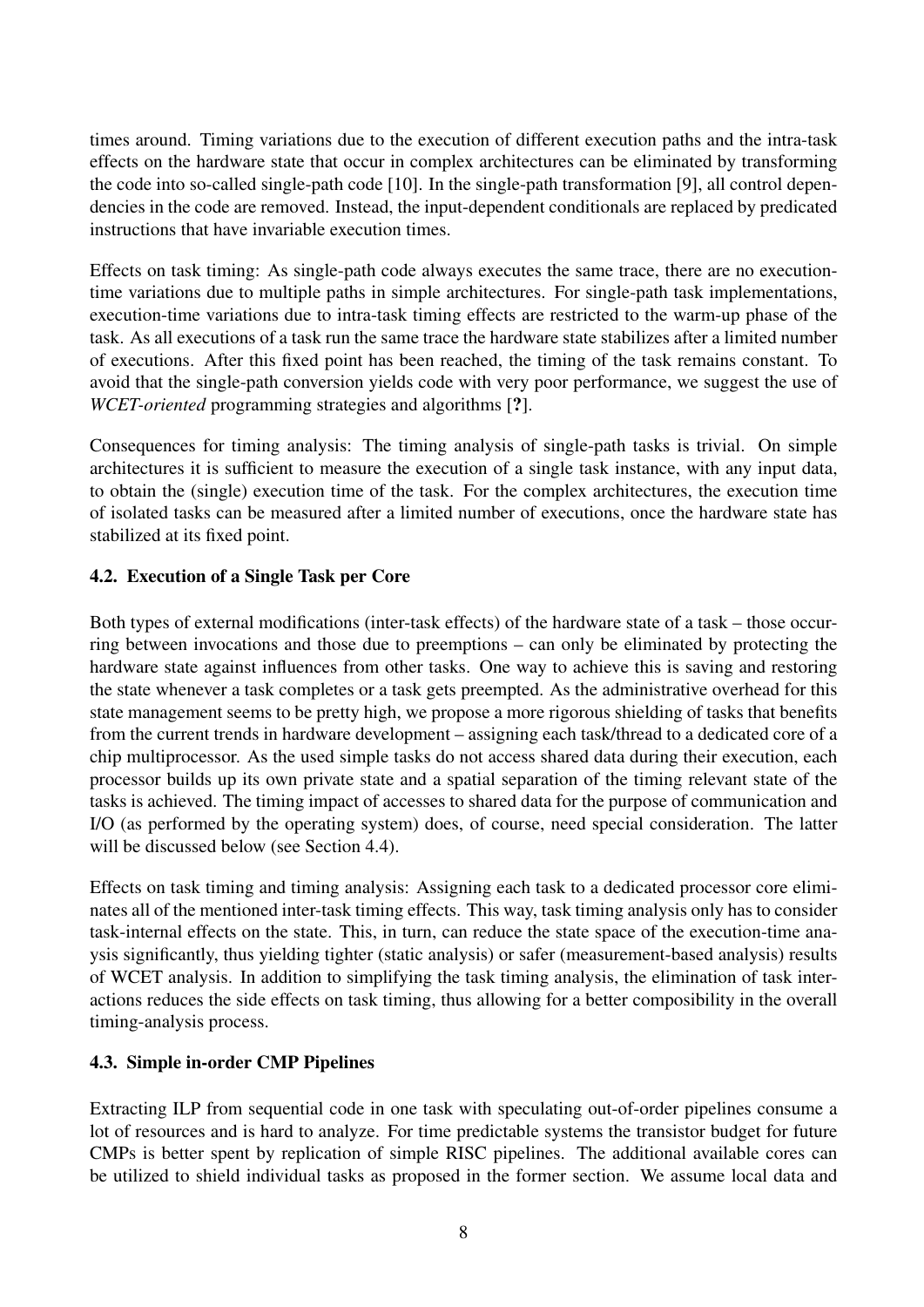instruction memory per core either program managed or organized as a cache.

Current trends in computer architecture actually simplify WCET analysis. Besides the Intel/AMD approach, the CMP pipelines are simpler than the former mainstream complex processors. The architectures target at thread-level parallelism instead of ILP – an abstraction that can be better handled in real-time systems.

The pipeline of Sun's Niagara CMP is a simple in-order pipeline where timing anomalies [7] are not an issue anymore. The CELL SP elements are dual-issue SIMD in-order pipelines. The SP contains no cache and no virtual memory. In the CELL processor each data exchange between the cores has to be setup under program control. Therefore, we can apply the time triggered approach of data exchange on the CELL architecture.

Effects on task timing and timing analysis: Single issue, in-order execution pipelines are well understood for WCET analysis. The speedup due to pipelining can be modeled for basic blocks and also for larger constructs, such as loops.

#### 4.4. Statically Scheduled Access to Shared Memory

In a CMP system the competition for shared resources shifts from the CPU to the memory bandwidth. Imagine an extreme CMP system with more CPUs than tasks to execute. In that case there is no competition for the CPU – we even can avoid scheduling at all. However, all CPUs access the single global memory. A shared resource where the access has to be scheduled, e.g., through an arbiter. Even when this example is not practical at the moment, it shows the trend towards integrating the competition for the memory bus into the timing analysis.

We consider a static, preplanned scheduling of the memory access [11] for all cores. The arbitration of the memory access is time sliced. Integrating the knowledge of the access time slices into the WCET analysis provides safe estimates for load/store instructions and instruction cache fills. The time slicing does not have to be regular. We can introduce a relative boost (longer slices) for some cores at the cost of other cores that run tasks with enough slack time.

To avoid hard-to-predict task-migration (from one core to another) costs we pin each task to a dedicated core. If a CPU supports hardware multithreading, only one of the virtual CPUs can be used. The other virtual CPUs need to be disabled.

Consequences for timing and schedulability analysis: The scheduling of the memory access has to be integrated into the WCET analysis. With a static schedule of the memory arbitration the access time property is well known and independent from the activity of the other cores. With few tasks – or even a single task – executing on a core, the traditional scheduling for the CPU resource disappears. Scheduling is performed at the memory access level. The low overhead of a task switch at the memory arbitration allows fine grain access control: either time sliced down to a single memory access or a percentage based bandwidth scheduling are feasible.

# 5. Summary and Conclusion

In this paper we investigated into the problems of nowadays timing analysis. We showed that, due to the properties of the used hardware and software architectures, tasks cannot be considered indepen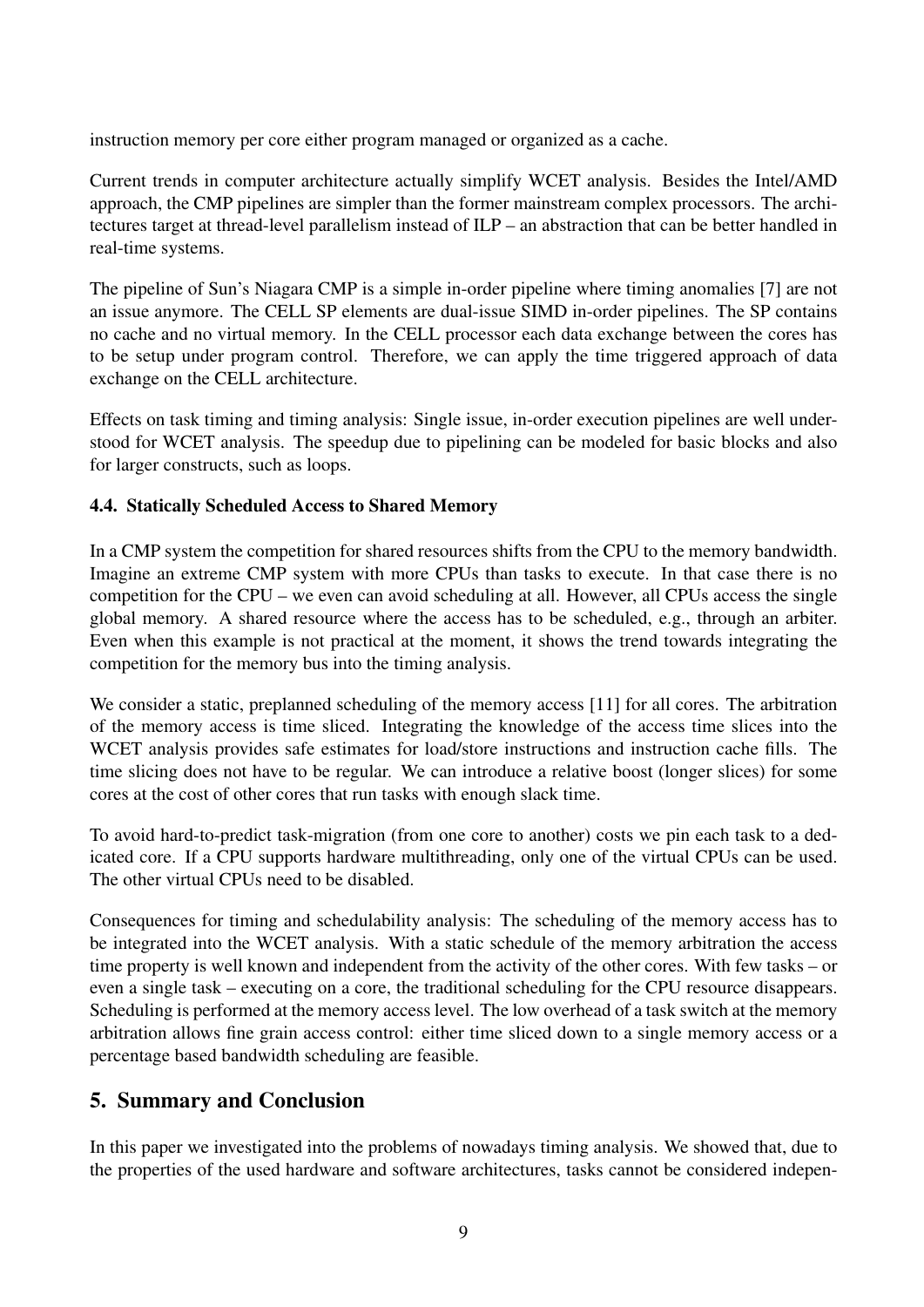dent in their execution. As a consequence, task timing is not an isolated property, which makes the analysis of both task timing and system/application timing highly complex.

We analyzed the reasons for the complexity of timing analysis and identified ways to make a hierarchical compositional timing analysis possible. Our solutions utilizes the architectural features of chip multiprocessors that bring along performance and the parallelism we need to reduce the resource competition between tasks.

- For each *single task* we make task timing easier to predict and stable, the latter meaning that each execution of a task has the same execution time. Regarding software, we use the singlepath conversion to reduce the number of execution path (or traces) to one, and WCET-oriented programming to get reasonable performance. On the hardware side we use processors with constant instruction execution times. Further, we rely on in-order pipelines to eliminate the effects of dynamic instruction scheduling, a central source of timing anomalies.
- When considering the *whole task set* of an application, our main goal was to eliminate the intertask timing effects. By allocating each task to a dedicated CPU core we avoid those timing interferences that are due to the competition for scarce CPU and memory resources. The preruntime, offline planning of all accesses to shared memory removes all other interferences, which are due to the – necessary and inevitable – data exchange between tasks.

To summarize, the introduced mechanisms simplify the structure of single tasks and shield different concurrent tasks from one another, both in the spatial and in the temporal domain. The mechanisms both simplify the overall timing analysis – in that they make a hierarchical timing analysis possible – and in parallel simplify the execution characteristics of tasks, thus paving the way back to a simple WCET analysis.

# **References**

- [1] John Hennessy and David Patterson. *Computer Architecture: A Quantitative Approach, 4th ed.* Morgan Kaufmann Publishers, 2006.
- [2] H. Peter Hofstee. Power efficient processor architecture and the cell processor. In *HPCA*, pages 258–262, 2005.
- [3] J. A. Kahle, M. N. Day, H. P. Hofstee, C. R. Johns, T. R. Maeurer, and D. Shippy. Introduction to the Cell multiprocessor. *j-IBM-JRD*, 49(4/5):589–604, 2005.
- [4] Michael Kistler, Michael Perrone, and Fabrizio Petrini. Cell multiprocessor communication network: Built for speed. *Micro, IEEE*, 26:10–25, 2006.
- [5] Poonacha Kongetira, Kathirgamar Aingaran, and Kunle Olukotun. Niagara: A 32-way multithreaded sparc processor. *IEEE Micro*, 25(2):21–29, 2005.
- [6] Hermann Kopetz. *Real-Time Systems*. Kluwer Academic Publishers, 1997.
- [7] Thomas Lundqvist and Per Stenström. Timing anomalies in dynamically scheduled microprocessors. In *RTSS '99: Proceedings of the 20th IEEE Real-Time Systems Symposium*, page 12, Washington, DC, USA, 1999. IEEE Computer Society.